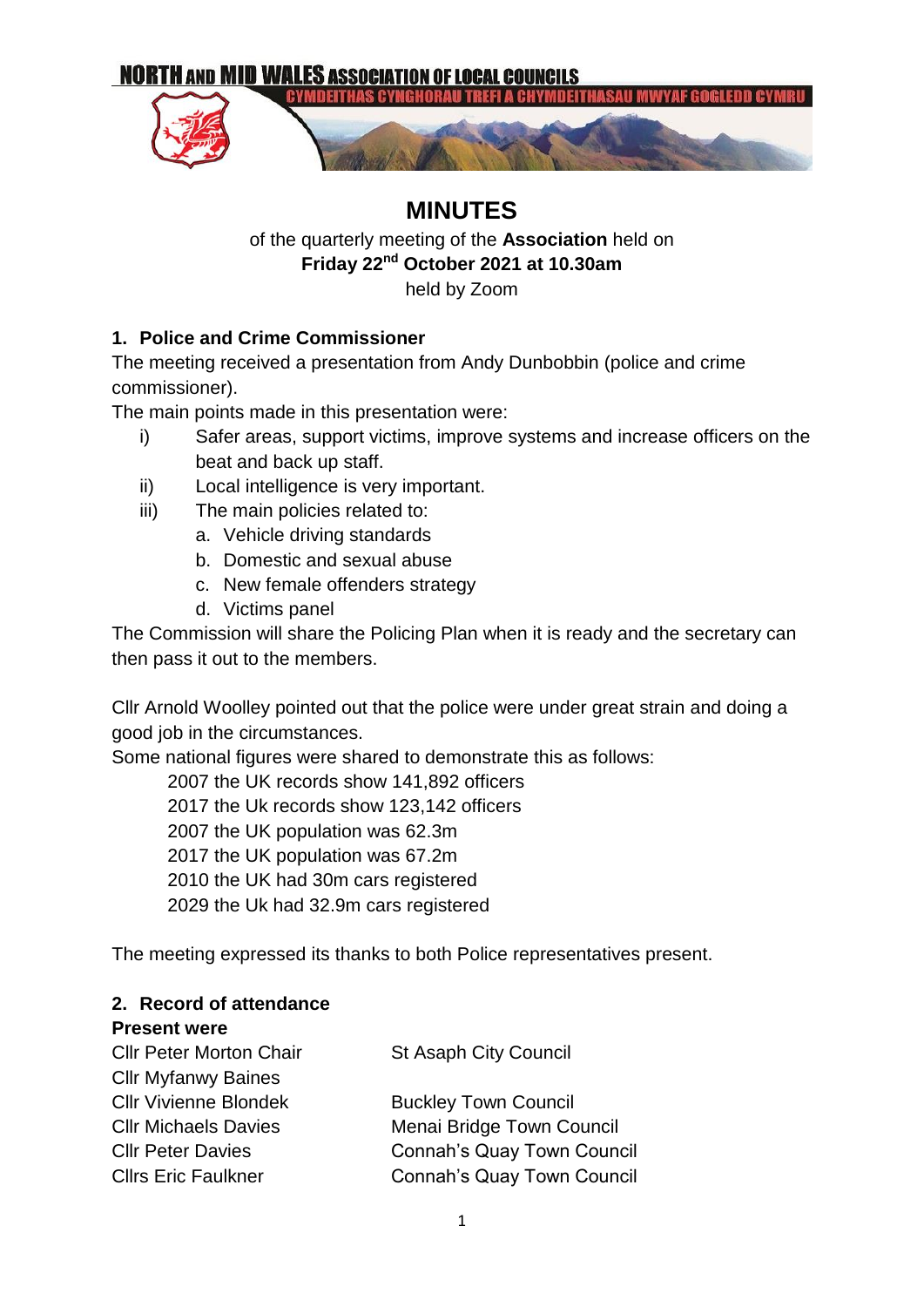## **NORTH AND MID WALES ASSOCIATION OF LOCAL COUNCILS**



#### **:YMDEITHAS CYNGH**

#### **Record of attendance (continued)**

Cllr Paul Johnson **Cllr Stuart License** Flint Town Council Cllr Brian Roberts Abergele Town Council Cllr Shirley Jones-Roberts Abergele Town Council Cllr Arnold Woolley Buckley Town Council Carl Fawkes North Wales Police

Cllr Mrs Faulkner Connah's Quay Town Council Steve Goodrum Town Clerk Connah's Quay Town Council Martin Hanks Town Clerk Penmaenmawr Town Council

Cllr Bernise McLoughlin Towyn and Kinmell Bay Town Council Cllr Paul Richards Bay of Colwyn Town Council Robert Robinson Secretary Llanfair Caereinion Town Council Andy Dunbobbin Police and Crime Commissioner

#### **Apologies were received from**

Cllr Joan Butterfield President Rhyl Town Council Cllr Alyn Ashworth Vice Chair Denbigh Town Council Cllr Glenys Baker Cllr Steve Beach Ruthin Town Council Cllr Brian Bertola Llandudno Town Council Cllr Karen Davies **Holywell Town Council** Cllr Lynette Edwards Caerwys Community Council Jill Ellison Town Clerk St Asaph City Council Cllr Helen Roberts Conwy Town Council Cllr Peter York Holywell Town Council

#### **3. Minutes of the last Full Association Meeting**

The meeting considered and approved the minutes of the last full Association meeting held in on 23<sup>rd</sup> July 2021.

#### **4. To welcome new member Councils to the meeting**

Those present welcomed two new member Councils to the Association being Holyhead Town Council and Llanfair Caereinion Town Council.

### **5. Actions from and since last meeting**

The meeting received the secretary's report on actions taken since the last meeting as per those on the agenda.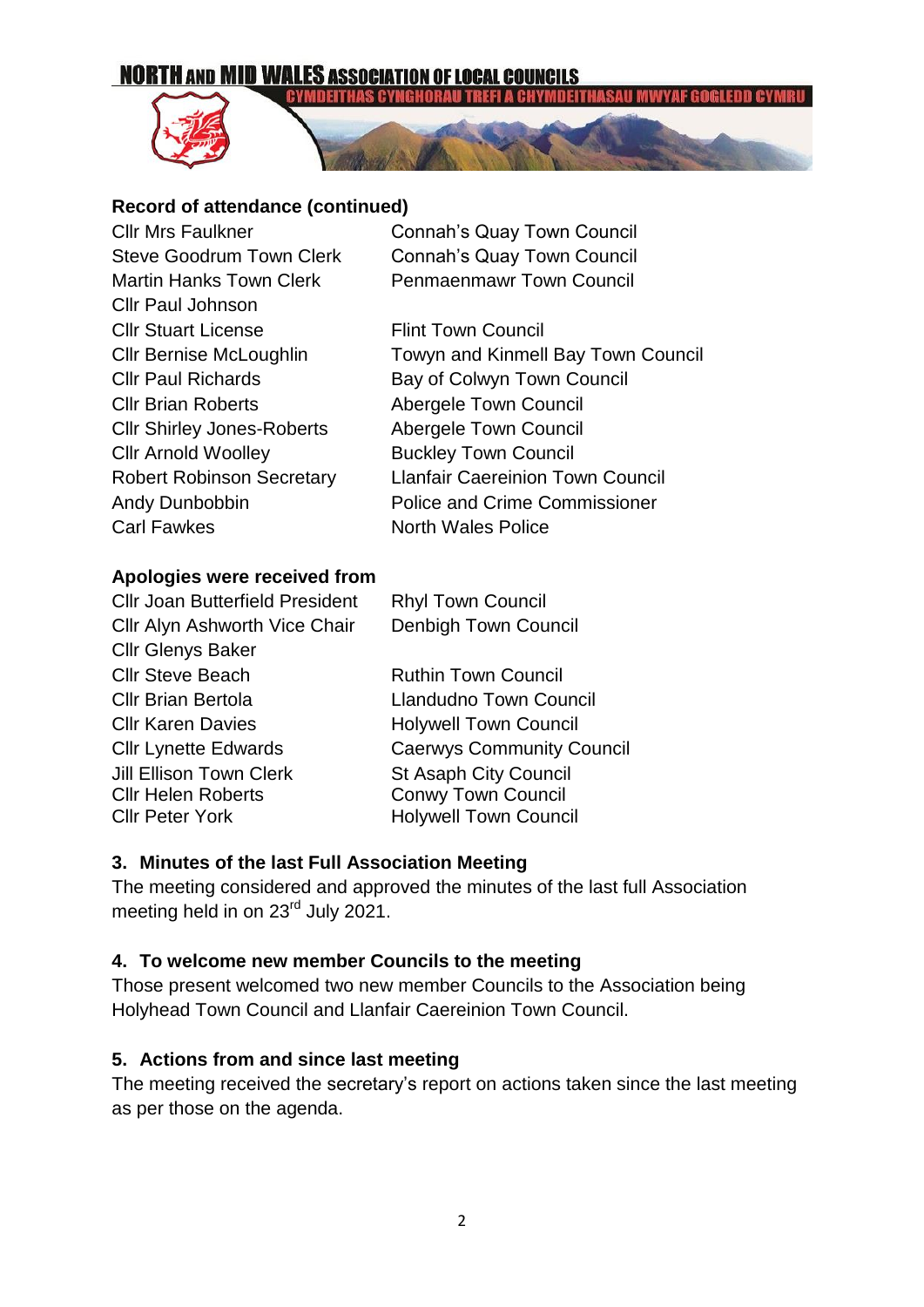

### **6. Health report for both North and Mid Wales**

The meeting discussed concerns surrounding the Betis Cadwallader Trust hospital service. The meeting **agreed** that a following up presentation by the Trust should take place at the next meeting. The secretary is to arrange for this to happen.

It was noted that the Covid 19 cases were rising fast and some areas such as Powys were now among the highest rates even though they are a very rural area with a small population.

### **7. To receive a report on Homeless in North and Mid Wales**

The meeting consider an update on Homeless issues.

It appears since Covid 19 the real level of homeless is now coming forth with 12,400 seeking help in the last 18 months. This has led to an increase in spending for support from £185m to £250m. This is somewhat more than reported before.

The secretary had just received a consultation on homeless legislation and will prepare a response for comment taking on board the discussion at this meeting. This included 'sofa surfing' where people move from home to home to get by. It was also noted that there was a small percentage which did not wish to have a permanent home.

The meeting also consider the issues around lack of homes for local people when homes are found when needed for other emergencies.

There was also an issue identified around the delay in probate which is leaving homes empty awaiting sale. The secretary is to look into this aspect and report back. The meeting felt that is straight forward cases this process could be speeded up considerably.

#### **8. North Wales Coast Transport**

To consider matters relating to transport in Wales as follows:

The secretary outlined the latest news on Transport for Wales. There are some good things happening but train delays are now much to regular.

It appears that there are some issues with the number of buses operating from Carnarvon and Llandudno which were every 15 minutes but are now often 30 minutes. The secretary is to contact Arriva to see what is causing the issues.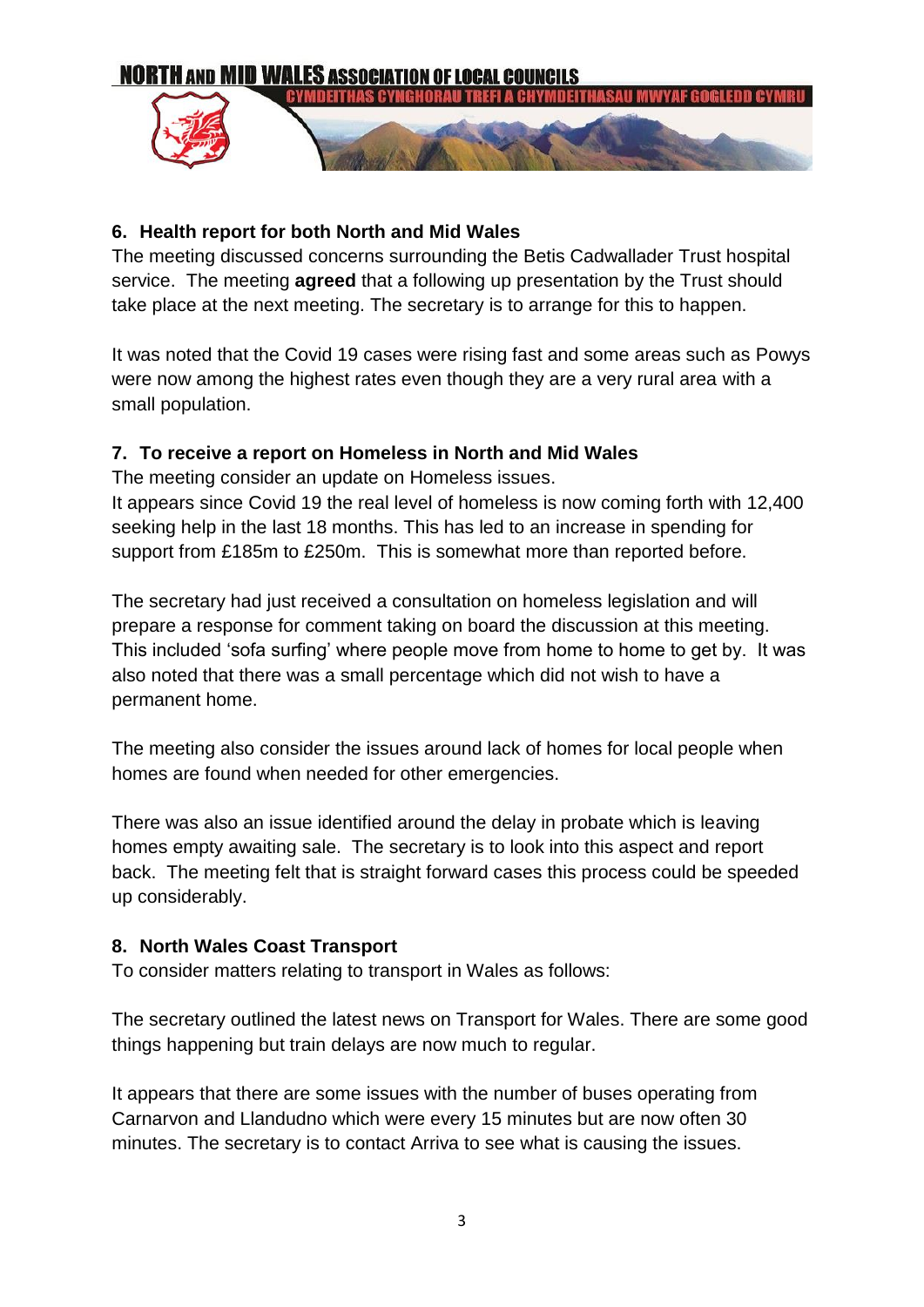

The issues around Electric cars and Transport Issues in Holywell were left until the next meeting when representatives from Holywell could be present.

## **9. Colwyn Bay Station**

The secretary had received a request from the Clerk that the Association supports Bay of Colwyn Town Council in its response to the consultation on the station forecourt. The meeting **agreed** to support leaving the pedestrianized zone at the station for safety reasons. The secretary is to write to Transport for Wales and also inform the Clerk to Bay of Colwyn Town Council of this.

### **10.Port of Holyhead**

The meeting discussed the issues around the effect of Brexit on Holyhead as a port. The local MP (Annette Crosby) is seeking Free Port status for Holyhead but is not getting any support from the Welsh Government.

The secretary informed the meeting what 'free port' status meant and it was mainly around tax relief and payments to encourage economic recovery.

After discussion it was **agreed** that the secretary would write to Welsh Government seeking their views and also contact the local MP to see what support we can offer.

### **11.Consultations**

The meeting noted the consultations completed since the last meeting which were:

- a) 20mph limits in towns
- b) Qualified Clerks
- c) Rating appeals based upon Covid 19

## **12.Independent Review Panel of Wales**

The meeting considered the latest report of the IRPW affecting Community Councils. The Chair and the Secretary met with the Panel who were not to receptive to the Association standpoint.

The meeting **agreed** that the secretary should write with the following points regarding the final annual report consultation.

- a) To seek Mandatory allowances for care be only compulsory on Councils is category A and it should be optional in categories B and C. If this is not acceptable to the IRPW then the category C should be lifted to £100,000 and not caped at £30,000.
- b) To write to Welsh Government seeking funding to help Town and Community Councils meet some of the larger allowances.
- c) The timing of the Annual Reports and consultation period was poor and should not be held during holiday periods.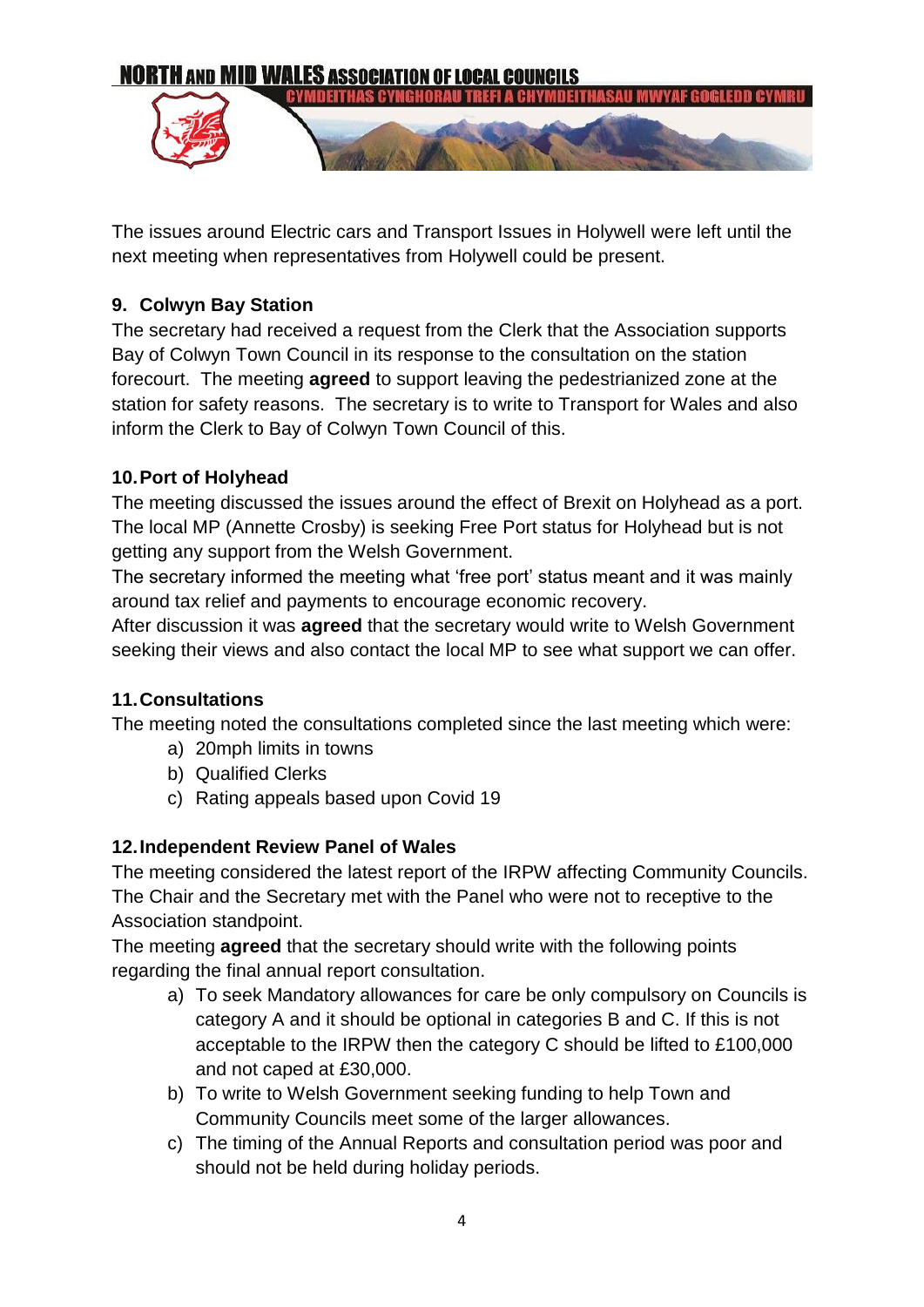

- d) To ensure there is clarity taxation and recording of allowances. In particular to support the Councils being able to record the allowances in their own way.
- e) The IRPW did confirm that Payroll is not compulsory and that taxation is a matter for Councillors themselves and not the Council Clerks.
- f) Concern was expressed that some Clerks are paying councillors allowances as if they were employees which is not correct.
- g) The secretary is to contact HRMC on the matter of taxation on allowances and in particular the £150.

All Town and Community Council members are advised to ensure their Councillors know that they must divulge their allowances to the Tax Office.

## **13.Boundary Commission (MP boundary changes)**

The meeting was reminded of the above consultation taking place. It was agreed that it was up to individual councils to make any appropriate responses.

## **14.Dates for next meeting**

The date of the next meeting is to be Friday  $21<sup>st</sup>$  January 2022 at 10.30am. The meeting may be by Zoom or in person depending upon the Covid 19 situation.

## **15.Actions to be taken forward**

The actions to be taken forward from the meeting are:

| <b>No</b>       | Action                                                                    |
|-----------------|---------------------------------------------------------------------------|
| $\mathbf{1}$    | Prepare minutes, circulate and post them on the website                   |
| $\overline{2}$  | Write to the Police and Crime Commissioner thanking him for his           |
|                 | attendance                                                                |
| 3               | Write to the Clerk at Bay of Colwyn Council informing of the decision to  |
|                 | support pedestrianisation of Colwyn Bay Station.                          |
| $\overline{4}$  | Write to Transport for Wales confirming (3) above.                        |
| 5               | Invite the Betsi Cadwallader Trust to the next meeting of the Association |
|                 | in January.                                                               |
| 6               | Write to Welsh Government seeking their stance on Holyhead and it         |
|                 | becoming a 'free port'.                                                   |
| $\overline{7}$  | To contact Annette Crosby MP for Anglesey regarding (6) above             |
| 8               | Contact Arriva over the bus issues between Llandudno and Carnarvon        |
| 9               | Prepare consultation paper and responses on the latest homeless bill      |
|                 | from Welsh Government                                                     |
| 10 <sup>°</sup> | Write to Welsh Government expressing concern that housing can be          |
|                 | found in emergencies but not for those on the housing list.               |